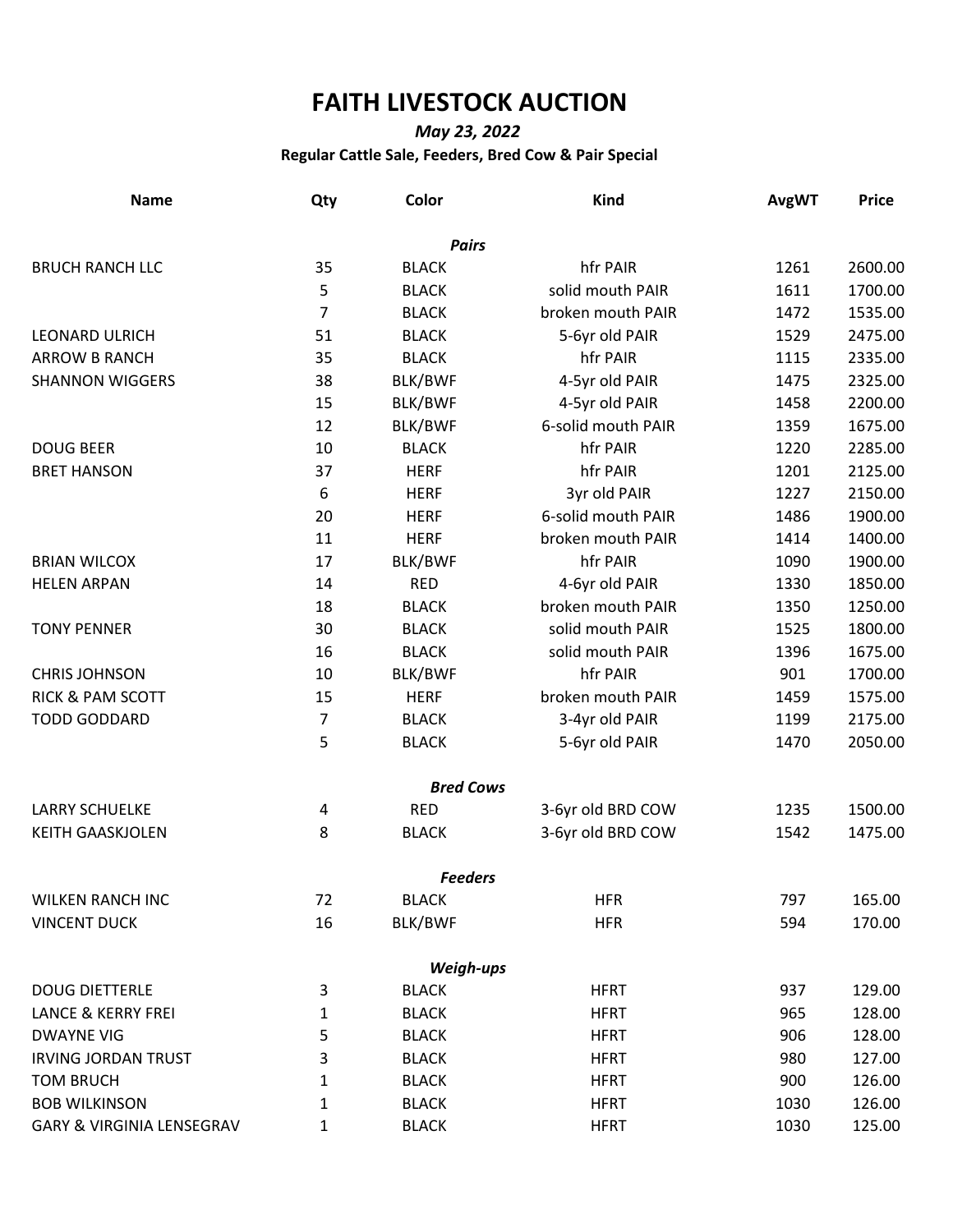| JT VIG                           | $\overline{2}$ | <b>BLACK</b> | <b>HFRT</b> | 800  | 125.00 |
|----------------------------------|----------------|--------------|-------------|------|--------|
| <b>JESS CARMICHAEL</b>           | $\mathbf{1}$   | <b>BWF</b>   | <b>HFRT</b> | 1120 | 125.00 |
| MICHAEL MCPHERSON                | 24             | <b>BLACK</b> | <b>HFRT</b> | 1107 | 125.00 |
| <b>ARNESON RANCH</b>             | $\mathbf{1}$   | <b>BLACK</b> | <b>HFRT</b> | 1145 | 124.00 |
| <b>EAGLE NEST RANCH INC</b>      | 1              | <b>BWF</b>   | <b>HFRT</b> | 1110 | 124.00 |
| RILEY CARMICHAEL                 | 1              | <b>BLACK</b> | <b>HFRT</b> | 1090 | 120.50 |
| <b>JIM COLLINS</b>               | 1              | <b>BLACK</b> | <b>HFRT</b> | 1190 | 120.00 |
| <b>BART CARMICHAEL</b>           | 1              | <b>BLACK</b> | <b>HFRT</b> | 895  | 120.00 |
| <b>LARRY GRUEB</b>               | 1              | <b>BLACK</b> | <b>HFRT</b> | 1220 | 116.00 |
| <b>BEN FOX</b>                   | 8              | <b>BLACK</b> | COW         | 999  | 110.00 |
| <b>BOB WILKINSON</b>             | 1              | <b>BWF</b>   | COW         | 1045 | 110.00 |
| <b>MAURA JO NIXON</b>            | 1              | <b>BLACK</b> | COW         | 1175 | 102.00 |
| <b>DSK LLC</b>                   | 3              | <b>BLACK</b> | COW         | 1212 | 120.00 |
| <b>JARAMIE EATON</b>             | 1              | <b>BLACK</b> | COW         | 905  | 117.00 |
|                                  | 1              | <b>BLACK</b> | COW         | 1475 | 84.00  |
| <b>ARCADIA LLC</b>               | 5              | <b>BLACK</b> | COW         | 925  | 110.00 |
|                                  | 8              | <b>BLACK</b> | COW         | 1014 | 94.00  |
|                                  | 16             | <b>BLACK</b> | COW         | 1107 | 79.50  |
| <b>CHERYL VIG</b>                | 3              | <b>BLACK</b> | COW         | 997  | 108.00 |
| <b>DOUG DIETTERLE</b>            | 5              | <b>BLACK</b> | COW         | 1058 | 103.00 |
|                                  | 1              | <b>BLACK</b> | COW         | 1305 | 79.00  |
| <b>JAMES HARTY</b>               | 1              | <b>BLACK</b> | COW         | 1073 | 103.00 |
| JT VIG                           | $\overline{2}$ | <b>BLACK</b> | COW         | 1013 | 101.00 |
| <b>ARNESON RANCH</b>             | 3              | <b>BLACK</b> | COW         | 1167 | 99.00  |
|                                  | 5              | <b>BLACK</b> | COW         | 1248 | 82.50  |
|                                  | 3              | <b>BLACK</b> | COW         | 1225 | 79.00  |
| <b>JESS CARMICHAEL</b>           | 1              | <b>BLACK</b> | COW         | 1110 | 99.00  |
| <b>DENNIS HATHAWAY</b>           | 3              | RD/BLK       | COW         | 1182 | 93.00  |
| <b>IRVING JORDAN REVOC TRUST</b> | 3              | <b>BLACK</b> | COW         | 1154 | 88.00  |
|                                  | 1              | <b>BLACK</b> | COW         | 1400 | 83.50  |
| MICHAEL MCPHERSON                | 1              | <b>BLACK</b> | COW         | 1335 | 88.00  |
|                                  | 3              | BLK/BWF      | COW         | 1475 | 86.00  |
| <b>KEITH GAASKJOLEN</b>          | $\mathbf{1}$   | <b>BLACK</b> | COW         | 1235 | 88.00  |
|                                  | 1              | <b>BLACK</b> | COW         | 1730 | 86.00  |
|                                  | 8              | <b>BLACK</b> | COW         | 1568 | 85.50  |
|                                  | 1              | <b>BLACK</b> | COW         | 1625 | 80.50  |
|                                  | 1              | <b>BLACK</b> | COW         | 1350 | 76.50  |
| <b>ARLIE RADWAY</b>              | 3              | BLK/BWF      | COW         | 1600 | 87.00  |
| <b>CHARLES VANSICKEL</b>         | 1              | <b>BLACK</b> | COW         | 1265 | 87.00  |
|                                  | $\overline{2}$ | BLK/BWF      | COW         | 1223 | 78.00  |
| DAVID & LYNN PESICKA             | $\overline{2}$ | <b>BLACK</b> | COW         | 1485 | 86.00  |
| <b>LANCE &amp; KERRY FREI</b>    | 1              | <b>BLACK</b> | COW         | 1560 | 86.00  |
| PEARL JOHNSON                    | $\overline{2}$ | <b>BLACK</b> | COW         | 1345 | 86.00  |
| <b>BRICE CARMICHAEL</b>          | 1              | <b>BWF</b>   | COW         | 1200 | 86.00  |
| <b>DON PALMER</b>                | $\mathbf{1}$   | <b>BLACK</b> | COW         | 1320 | 86.00  |
|                                  | 1              | <b>BLACK</b> | COW         | 1515 | 85.50  |
| <b>HOWARD HUXTABLE</b>           | $\mathbf{1}$   | <b>BLACK</b> | COW         | 1460 | 86.00  |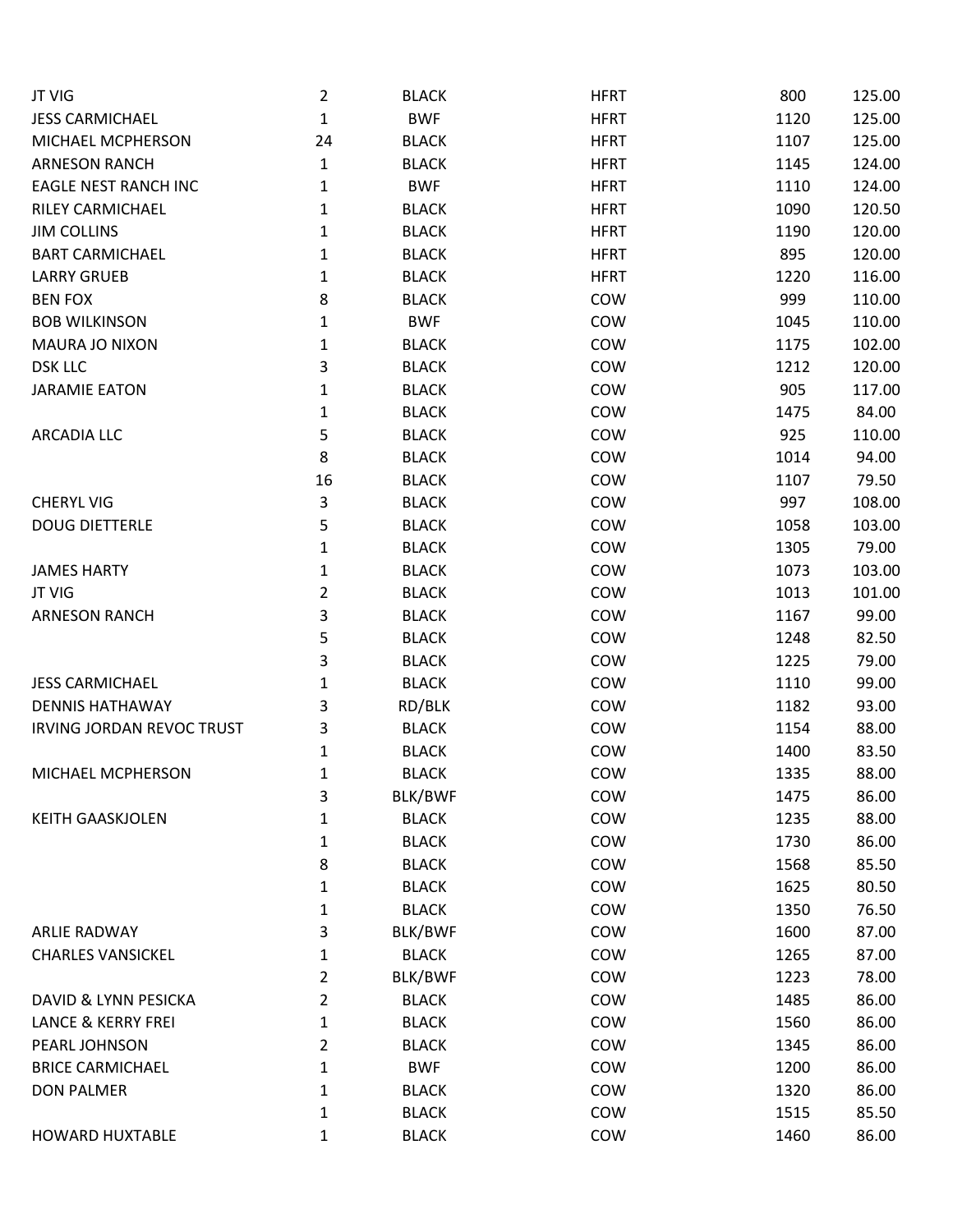| <b>RICH PECK</b>                     | 3              | <b>BLACK</b> | COW | 1145 | 85.50 |
|--------------------------------------|----------------|--------------|-----|------|-------|
|                                      | 2              | BLK/BWF      | COW | 1425 | 83.00 |
| <b>GARY &amp; VIRGINIA LENSEGRAV</b> | 2              | <b>BLACK</b> | COW | 1380 | 85.50 |
|                                      | 1              | <b>BLACK</b> | COW | 1310 | 81.00 |
| <b>JOHN KARI</b>                     | 1              | <b>BLACK</b> | COW | 1365 | 85.50 |
| <b>TUCKER ELLINGSON</b>              | 1              | <b>RED</b>   | COW | 1425 | 85.50 |
| <b>DENIM VARLAND</b>                 | 1              | <b>BLACK</b> | COW | 1540 | 85.50 |
| <b>JAMES SANDGREN</b>                | 1              | <b>BLACK</b> | COW | 1600 | 85.50 |
| <b>GARY WILKEN</b>                   | 10             | <b>BLACK</b> | COW | 1469 | 85.50 |
| <b>DENVER DRAGESET</b>               | 2              | BLK/BWF      | COW | 1435 | 85.50 |
|                                      | 1              | <b>BLACK</b> | COW | 1300 | 80.00 |
| JAY & JENNIFER STOMPRUD              | 1              | <b>BLACK</b> | COW | 1495 | 85.00 |
| <b>DAN SCHREMPP</b>                  | 7              | RD/BLK       | COW | 1333 | 85.00 |
|                                      | $\overline{2}$ | <b>BLACK</b> | COW | 1373 | 78.50 |
|                                      | 1              | <b>BLACK</b> | COW | 1205 | 78.00 |
| <b>CHRIS JOHNSON</b>                 | 2              | BLK/BWF      | COW | 1355 | 85.00 |
| <b>BRADY HAM</b>                     | 7              | <b>BLACK</b> | COW | 1377 | 85.00 |
|                                      | 8              | <b>BLACK</b> | COW | 1292 | 78.00 |
| <b>ARLEN HATLE</b>                   | 1              | <b>BLACK</b> | COW | 1570 | 84.50 |
|                                      | 3              | RD/BLK       | COW | 1540 | 82.50 |
|                                      | 1              | <b>RED</b>   | COW | 1170 | 75.00 |
| <b>TRAVIS ENRIGHT</b>                | 1              | <b>BLACK</b> | COW | 1420 | 84.50 |
| <b>DON PALMER</b>                    | 1              | <b>BLACK</b> | COW | 1605 | 84.50 |
|                                      | 1              | <b>BLACK</b> | COW | 1665 | 78.00 |
| <b>JIM COLLINS</b>                   | $\overline{2}$ | <b>BLACK</b> | COW | 1485 | 84.00 |
|                                      | $\mathbf 1$    | <b>BLACK</b> | COW | 1230 | 84.00 |
| <b>SHANNON WIGGERS</b>               | 4              | BLK/BWF      | COW | 1214 | 84.00 |
| <b>KEITH HANSON JR</b>               | 1              | <b>BLACK</b> | COW | 1245 | 84.00 |
| <b>DUSTIN JEWETT</b>                 | 1              | <b>BLACK</b> | COW | 1285 | 84.00 |
| <b>CLINT HOLMES</b>                  | 1              | <b>BLACK</b> | COW | 1830 | 83.50 |
| <b>SHANE FARLEE</b>                  | 4              | <b>BLACK</b> | COW | 1280 | 83.00 |
| <b>DUSTY BRAUN</b>                   | $\overline{2}$ | BLK/BWF      | COW | 1338 | 83.00 |
| <b>CARL PETERSON JR</b>              | 7              | RD/BLK       | COW | 1313 | 82.50 |
| <b>TODD GODDARD</b>                  | 1              | <b>BLACK</b> | COW | 1445 | 82.00 |
| <b>CORY LEVIN</b>                    | $\overline{2}$ | <b>BLACK</b> | COW | 1225 | 82.00 |
| <b>JUDITH GRIFFITH</b>               | 1              | <b>BWF</b>   | COW | 1465 | 82.00 |
| <b>DWAYNE VIG</b>                    | 1              | <b>BLACK</b> | COW | 1225 | 82.00 |
| SD CONSIGNOR                         | 1              | <b>BLACK</b> | COW | 1585 | 81.50 |
|                                      | $\mathbf{1}$   | <b>BLACK</b> | COW | 1325 | 78.50 |
|                                      | 16             | <b>BLACK</b> | COW | 1176 | 76.50 |
| <b>TONY PENNER</b>                   | 3              | <b>BLACK</b> | COW | 1320 | 81.00 |
| COBB CATTLE CO                       | 2              | <b>BLACK</b> | COW | 1305 | 81.00 |
| <b>EAGLE NEST RANCH INC</b>          | 1              | <b>RWF</b>   | COW | 1640 | 81.00 |
|                                      | 1              | <b>BWF</b>   | COW | 1405 | 80.00 |
| THANE ESCOTT                         | 1              | <b>BWF</b>   | COW | 1205 | 81.00 |
| <b>KERRY MCLELLAN</b>                | 1              | <b>BLACK</b> | COW | 1645 | 80.50 |
| <b>TOM BRUCH</b>                     | 1              | <b>BLACK</b> | COW | 1340 | 80.00 |